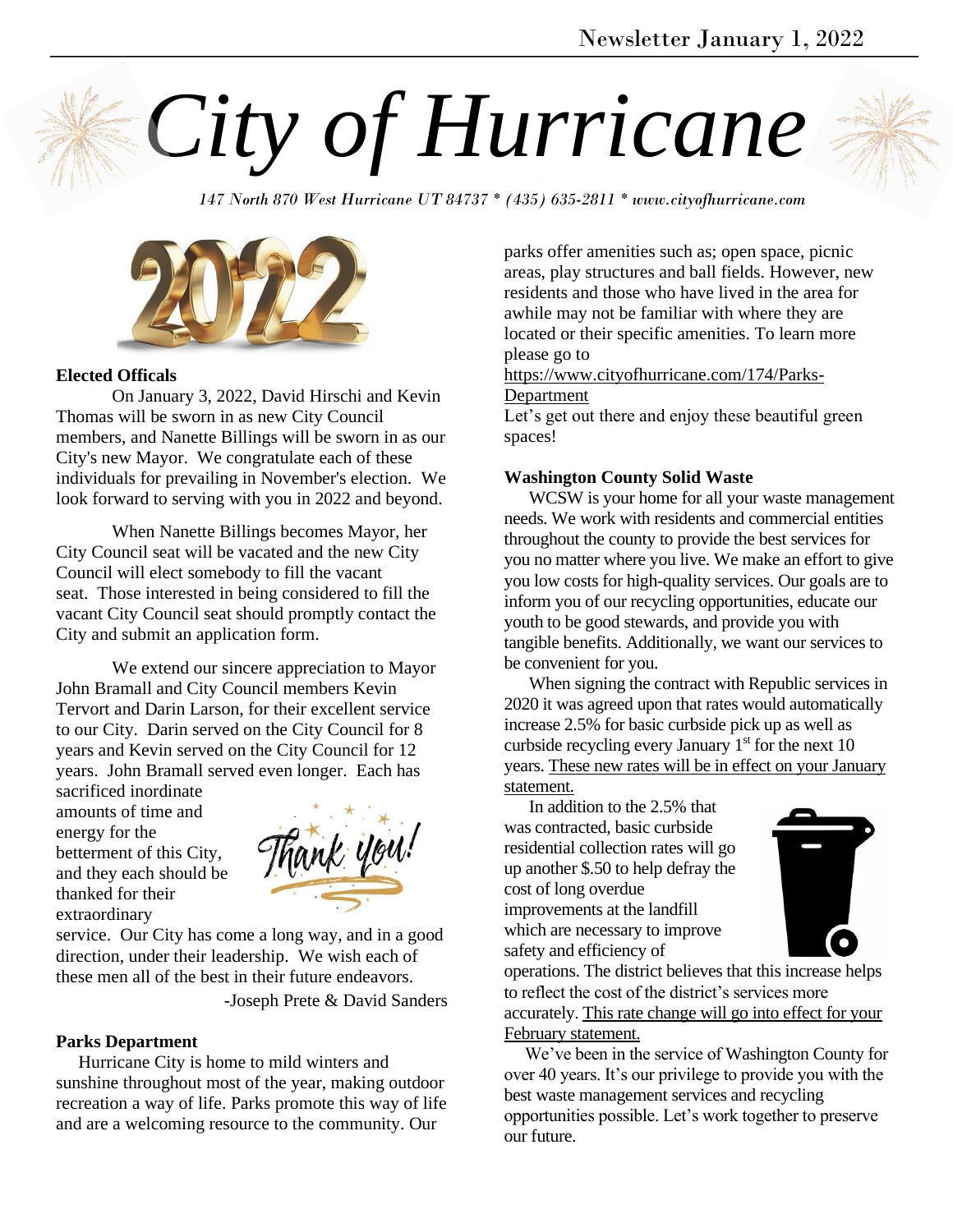# **Secure your Load**

 Litter has been an ongoing problem in all our communities. Here at the landfill, after a substantial amount of time giving warnings, we are enforcing a strict uncovered/unsecured load policy with associated fines at the gate.

 Washington City has a code/ordinance for unsecured loads that allows them to act against violators. They will be starting to enforce a no tolerance posture on unsecured loads. The intent isn't to generate fines, but to change behavior. The roadside trash/litter is a



substantial problem. Law enforcement will be issuing fines for violators be it residential or commercial.

 It will take all of us unitedly to improve or correct behavior to reduce trash on our roadways. Thank you for your strong support!

#### **Water Department**

 Colder weather continues this winter, and we would like to remind our residents that outside

watering can be decreased or even discontinued altogether until spring. Lawns and landscapes are expected



to go dormant for the winter in our climate. If you continue to water your landscape through the winter, please make certain sidewalks and public walkways are kept clear of water that can turn to ice and cause a hazard. Also, please remember to wrap any exposed pipes to prevent freezing. We appreciate your cooperation in keeping our community safe.

 If you are having trouble with your water pressure it is most likely due to your Pressure Reducing Valve (PRV). More information on PRV's can be found on The City website under Water & Irrigation [https://ut](https://ut-hurricanecity.civicplus.com/193/Water-Irrigation)[hurricanecity.civicplus.com/193/Water-Irrigation](https://ut-hurricanecity.civicplus.com/193/Water-Irrigation)

 All residents should be aware that any sprinkler system which is connected to the culinary water supply is **required** to have a working backflow device installed. This device prevents bacteria or other contaminants from entering the system that supplies drinking water to our community. Remember that

your family would be affected first. These devices **must be** tested on an annual basis to verify they are working properly. If you would like to receive an annual reminder notice to have your backflow device tested, please call Angie at (435) 635-9442 or email

[angie@cityofhurricane.com](mailto:angie@cityofhurricane.com) and she will add you to the notification list.

We would like to thank our residents for their ongoing conservation efforts. Efforts to conserve our water resources are still needed.

Have a Happy and Safe New Year!

#### **Power Department**

 Hurricane Power Department would like to wish everyone a Merry Christmas and Happy New Year!

 Each year, the Power Department crew installs and maintains the Christmas decorations on State Street. The crew takes great pride and care in ensuring these decorations are in good repair and operating properly. The process of decorating State Street requires the crew to work in the street exposing them to traffic dangers. Although the crew takes precautions to help mitigate those dangers, your help by slowing down and/or moving over would be greatly appreciated.

 It is required that trees are trimmed to maintain a safe distance from power lines. A contract tree company will be working over the next few months to clear the power lines. Hurricane Power Staff directs the tree contractor to trim the trees allowing for two years of growth before requiring additional trimming.



The trimmers take into account the summer power line sag caused by ambient temperatures and heat created by the line being heavily loaded. The company is professional, knowledgeable, and concerned about the health of the trees. If you have trees that have grown too close to the high voltage power lines, expect them to be trimmed in the next few months by our contractor. If you have trees approaching the power lines and would rather hire your own tree trimmers to clear the limbs, please contact the Power Department so we can take your trees off our list.

 We have had many new changes over the last quarter of 2021. Dave Imlay, Power Superintendent, retired after 29 years of dedicated service to the residents of Hurricane City. We wish him well in all that he does. We are excited to recognize Scott Hughes who was hired as our Power Superintendent. He has been with Hurricane Power for 15 years and brings a wealth of experience working as both a journeyman lineman and as a supervisor for our substations. In addition to this big change in management, there have been multiple other staffing changes. You'll see new faces and familiar faces with new responsibilities. Our Power Board also saw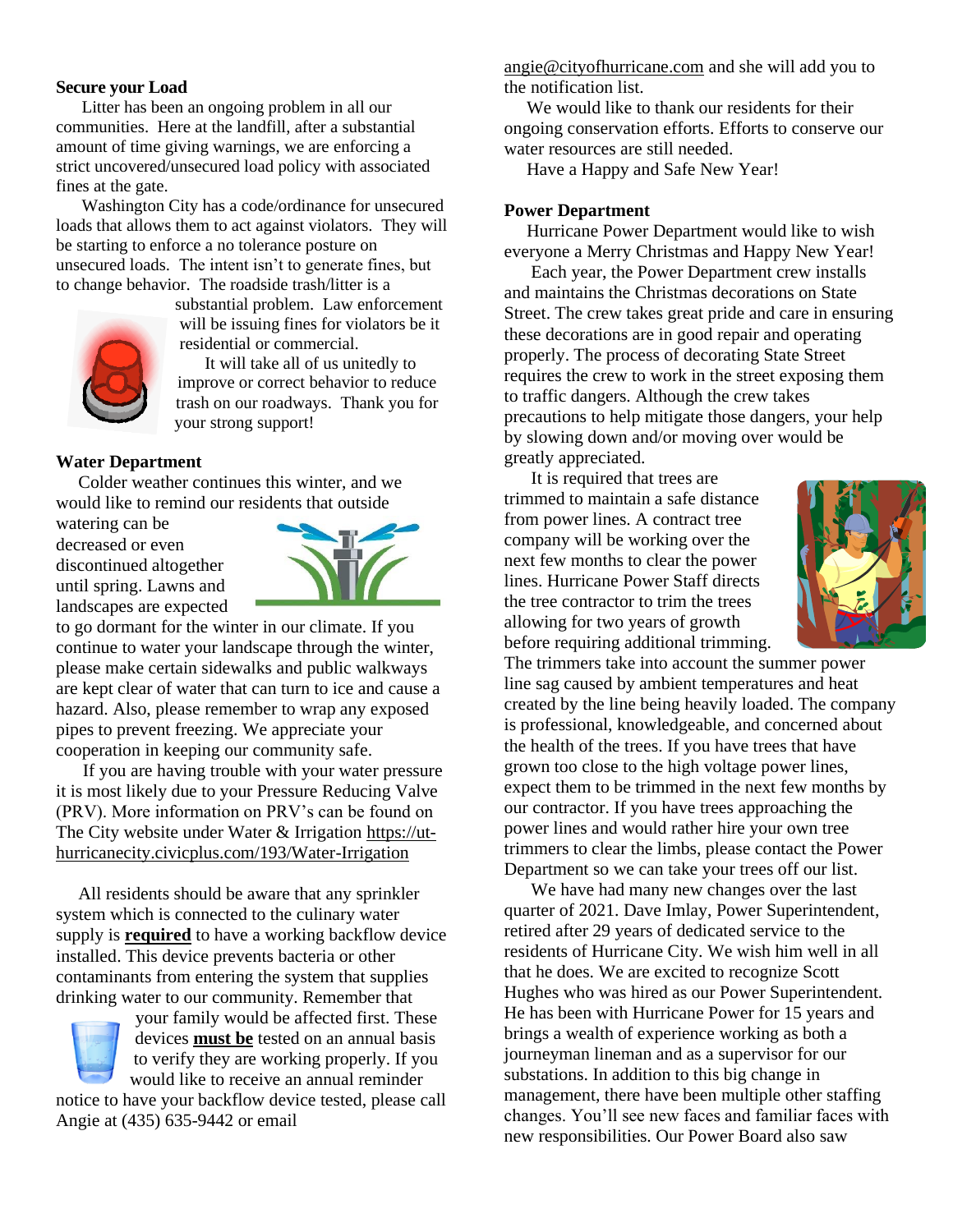changes as Dave Imlay replaced Dean McNeill and Darin Larson ended his term as a city councilman and member of our board. We are appreciative of the guidance and direction both Dean and Darin provided

to our department and thank them for their service. We are thrilled that Dave will be serving in this role and look forward to the contributions we know he will make.



Hurricane continues to

be a strong supporter and participant of the Carbon Free Power Project (CFPP). The CFPP is a new technology nuclear power generating station to be located on the Idaho National Laboratory Site west of Idaho Falls. Since the CFPP is a new technology and will be a reliable base load non-carbon power resource, the U.S. Department of Energy has financially partnered with the CFPP to help the CFPP move forward and be successful. The CFPP is expected to come online around 2030.

 We are still participating in the commercial solar project (Steel Solar) through a 25-year Power Purchase Agreement. Steel Solar will be located in Box Elder County and is expected to be online by December 2022.

# **Recreation Department** *Christmas Tree Festival*

 Hurricane City Recreation extends our sincere appreciation and expresses gratitude to everyone that participated in this year's Hurricane City Christmas Tree Festival. Many community members, families, and youth groups volunteered their time and talents to assist with the planning and execution of this event,

while many businesses, civic groups, and organizations generously donated beautifully decorated Christmas Trees for the silent auction fundraiser. After all donations were collected, Hurricane City presented a \$6,600 check to



KONY Coins for Kids that assisted in providing a magical Christmas for local families in need.

 We wish to recognize the efforts of the Hurricane City Youth Council in providing doughnuts and hot chocolate, as well as the Hurricane City Royalty for their assistance with the silent auction. Also, we love how the continuous entertainment invited the holiday spirit and the "Live Nativity" reminded us of the reason for the season. Many local vendors shared fabulous gift ideas for all to view and/or

purchase. Finally, Santa himself visited our city to bring joy and hope to all that attended. It was a night to remember!

 Hurricane City Recreation is seeking volunteers to assist with next year's Christmas Tree Festival. Please contact the Hurricane City Community Center at 435-635-2609 if interested. *Programs*

 We are blessed to live in such a beautiful part of the world. Recreational opportunities abound, and the Hurricane City Recreation Department encourages all citizens to get outdoors and get active as we transition to warmer weather in the coming months. As you

consider activities for your family, here are some of the options offered through the Hurricane Community Center. Youth leagues include Baseball, Softball, Soccer, Track, and more. Adult leagues include Pickleball and Women's Volleyball. A unique offering by Hurricane City is "Adaptive



Recreation" for youth with disabilities. Our goal is to provide services that are inclusive to all members of our community regardless of age, ability, race, religion, gender, or economic status. In addition to sports leagues and activities, Hurricane City offers a variety of programming options to include Art, Dance, Karate, Jiu Jitsu, and Tumbling classes. Programs begin in early January, but registration will continue until classes are full, so don't delay! For more information, including registration deadlines, please visit our website at hurricanerecreation.com or call 435-635-2609. *Fitness Classes*

Come start off the new year with Hurricane Recreation Group Fitness! With 34 classes on our schedule and a variety of classes throughout the day beginning at 5:30 am until 8:00 pm, you're bound to find a class and time that's perfect for you! Have little children at home? We offer child watch for 9:30am classes. We also have classes specifically designed for Seniors, along with free memberships for qualifying RenewActive and Silver & Fit insurance plans! Prices range from \$27.50-\$32.50/month for UNLIMITED classes!

# **Animal Control**

 Hurricane City limits dog ownership to two (2) dogs at one residence, unless a kennel license application has been completed and approved by the Animal Shelter. *With an approved kennel license,*